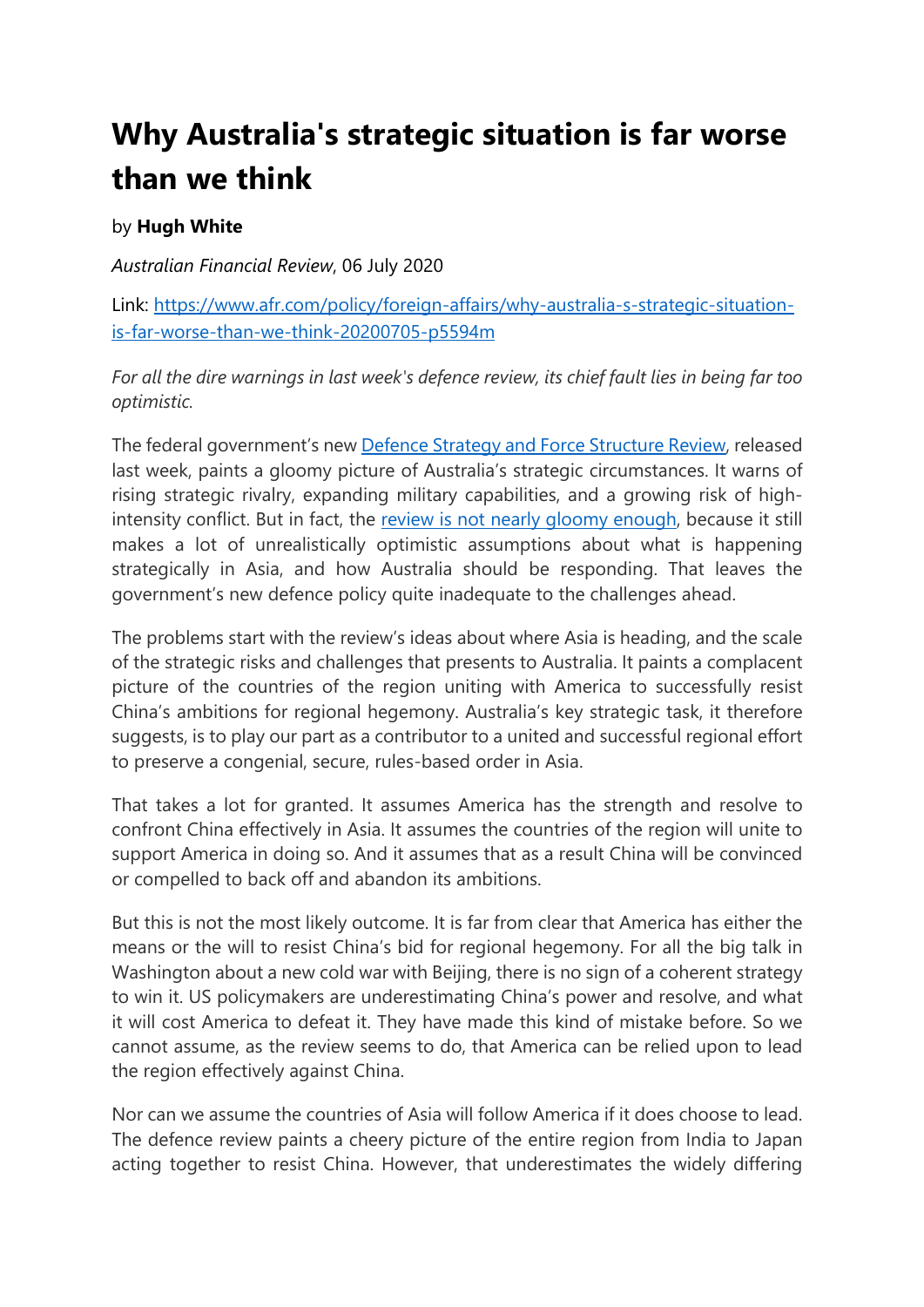interests and priorities that different countries have, and Beijing's formidable capacity to use both carrots and sticks to divide them. We might hope to see Asia united against China, but we'd be unwise to expect it.

That points to a much more serious strategic future for Australia than the defence review suggests. Instead of preparing to play our part as one of many partners in preventing Chinese regional hegemony, we should be thinking about how to protect ourselves if China wins the contest and emerges as the dominant power in east Asia, because that is the most likely outcome of the contest now under way. That is the hard reality we have to face.

## **Amount of funding 'absurd'**

That brings us to the second way in which the Defence Review is far too optimistic. It assumes that the defence forces we have been planning and building until now will be sufficient to keep us secure in the much more dangerous decades ahead. The review talks of a new defence strategy and capabilities to meet new risks, but it makes only the most marginal changes to the existing force-development plans, many of which date back decades.

For a start, it assumes we do not need to spend any more on defence. The \$270 billion the review claimed would be spent to bolster our defences is almost all money that has already been committed. So the government expects that the 2 per cent of GDP that seemed enough in the benign 1990s will still be sufficient in the hard and dangerous years ahead.

This is absurd. In the Forward Defence years of the 1950s and 1960s we spent 3.5 to 4 per cent of GDP on defence – at a time when our GDP was as big as China's and India's. We will need to spend at least that in the decades to come, when the government now says we face the biggest risks since the 1940s.

And that will only be enough if we spend it very shrewdly. The review talks a lot about radical changes in the nature of warfare, but by keeping all the old plans intact, it locks in massive investments in platforms that will not survive a modern maritime battle. This is true above all of the politically driven program to build big fleets of surface warships, designed to project power by sea around Asia.

These ships could not be sent into the kind of high-intensity conflict we must prepare for, because they are so easy to find and sink. To waste tens of billions on them is the opposite of shrewd. And so is the government's willingness to persevere with a submarine replacement program which will not see our submarine fleet grow until well into the 2040s.

But the review believes that deterrence can keep us safe. In a key passage it argues that rather than preparing to fight battles, we can deter our adversaries from ever